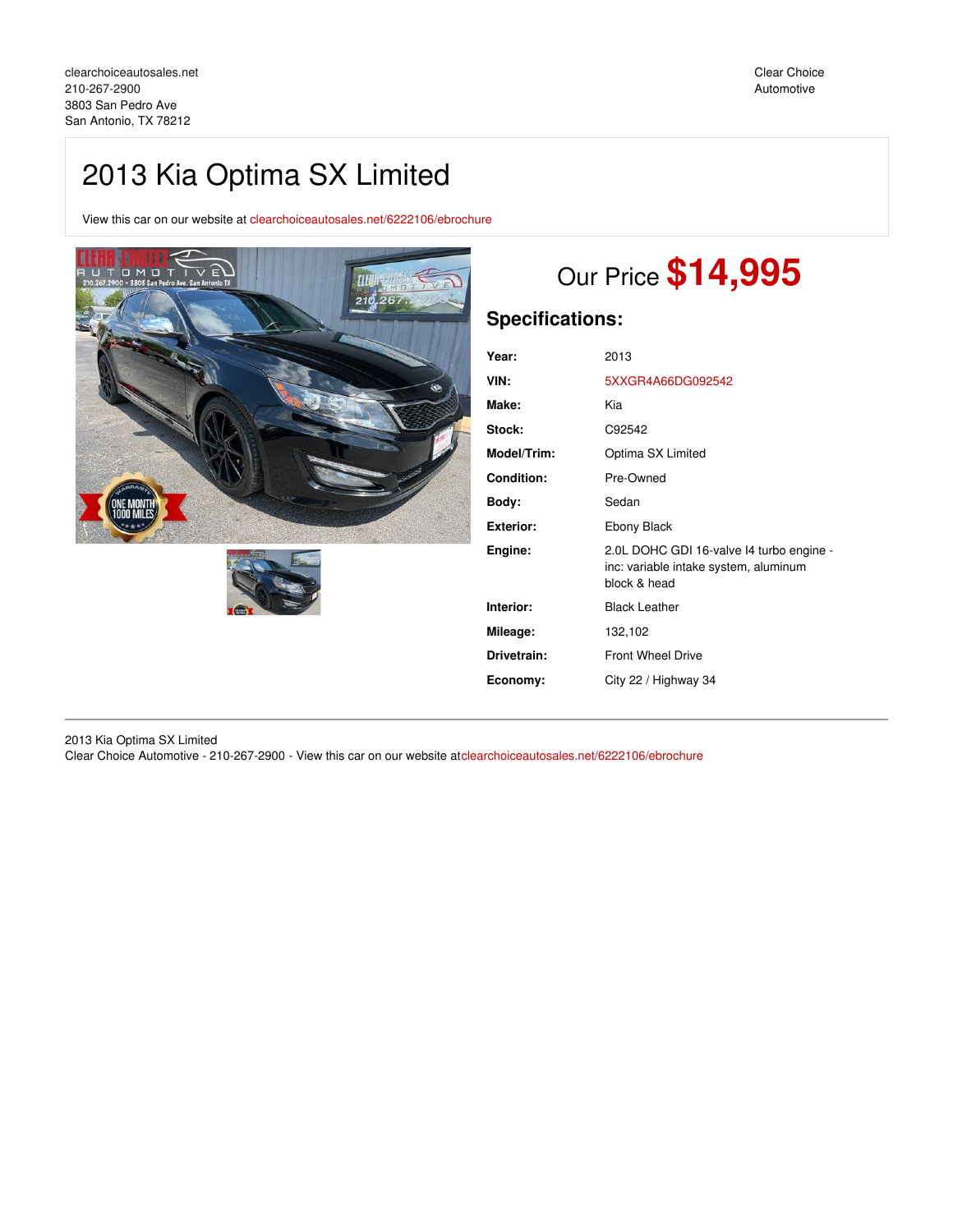

## 2013 Kia Optima SX Limited

Clear Choice Automotive - 210-267-2900 - View this car on our website at[clearchoiceautosales.net/6222106/ebrochure](https://clearchoiceautosales.net/vehicle/6222106/2013-kia-optima-sx-limited-san-antonio-tx-78212/6222106/ebrochure)

## **Installed Options**

## **Interior**

- 60/40 split-folding heated rear bench seat w/adjustable outboard headrests Alloy pedals
- Artificial leather door upper trim
- Auto-dimming rearview mirror -inc: HomeLink garage door opener & compass
- Black cloth headliner- Black cloth pillar trim
- Carbon fiber appearance door & center console accents -inc: stainless steel gear shift indicator bezel
- Carpeted floor mats- Chrome accent door handles
- Chrome accent door sill scuff plates w/illumination Cloth door weather stripping
- Cooling glove box -inc: lighting
- Door map pockets -inc: integrated front/rear in-door bottle holders, dual front mood lamps
- Dual front assist handles- Dual sunvisors w/illuminated covered vanity mirrors, extensions
- Dual-zone auto climate control w/rear vents, filter Electronic fuel lid release
- Electronic parking brake Front center console -inc: armrest, storage, cupholder
- Front seatback storage pockets- Front/rear reading lamps -inc: front pin lamp
- Heated/cooled sport front bucket seats -inc: 8-way pwr driver seat w/memory, 4-way pwr front passenger seat, driver pwr lumbar, driver height adjustment, active adjustable sliding headrests
- Illuminated trunk w/hinge cover- Leather-wrapped shift knob w/metallic grain accents
- Nappa leather seating surfaces -inc: Nappa leather door trim insert & armrest, Nappa
- leather center console trim, accent stitching - Navigation system- Overhead sunglass holder
- Pwr door locks -inc: front central locking, auto unlock, driver two-turn unlock, drill-protected lock
- Pwr windows -inc: driver/front passenger one-touch auto up/down
- Rear center armrest w/cupholder- Rear coat hook- Rear window defroster w/timer
- SmartKey keyless entry w/panic & alarm function, security indicator -inc: immobilizer, escort light function
- (2) aux pwr outlets- Steering wheel-mounted auto cruise control
- Supervision instrument cluster -inc: gauges, clock, rheostat
- Tilt/telescopic 3-spoke leather-wrapped steering wheel w/audio controls -inc: wheel-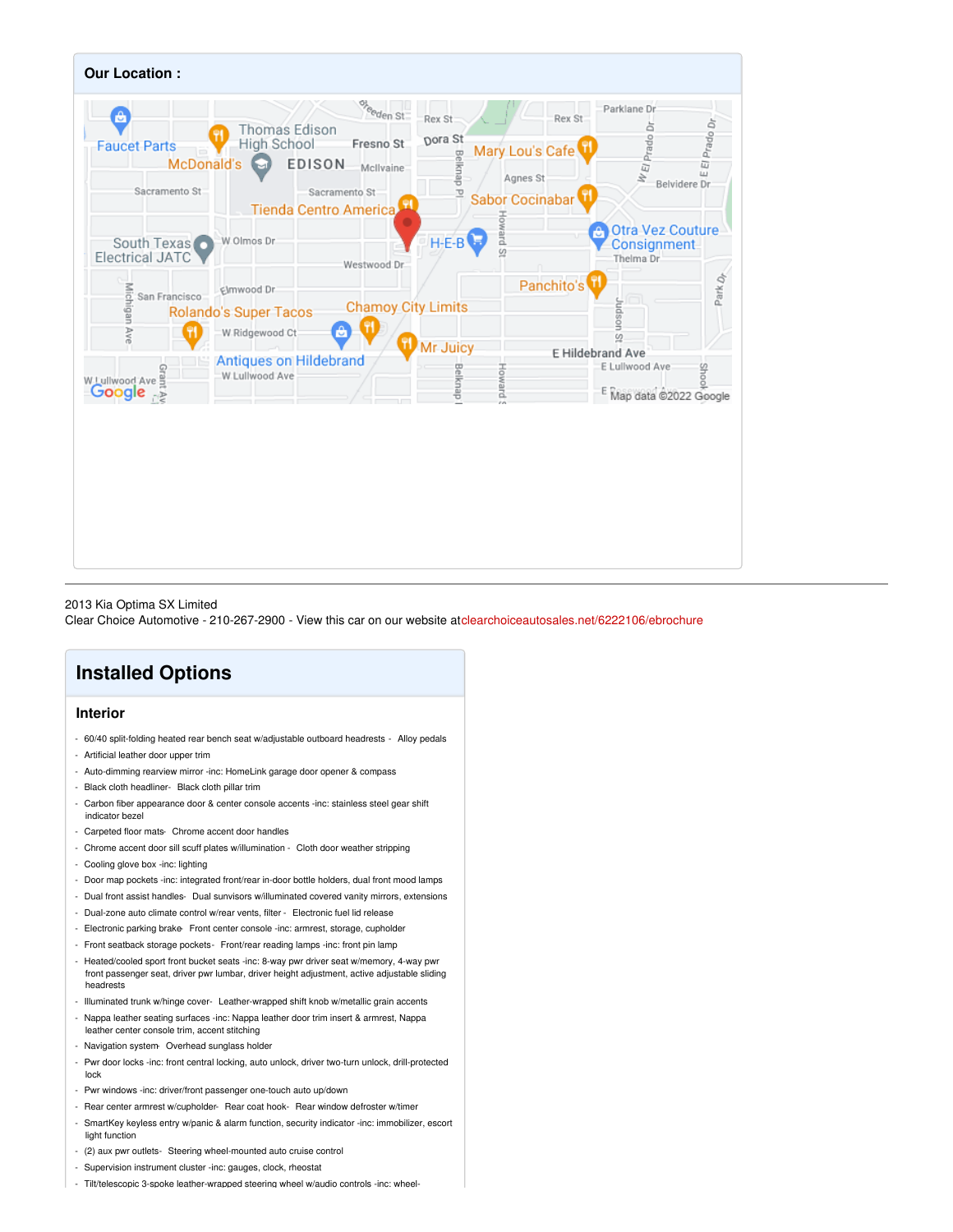- Tilt/telescopic 3-spoke leather-wrapped steering wheel w/audio controls -inc: wheel-mounted Bluetooth controls w/voice activation button, ECO switch, illuminated ignition, paddle shifters

- Time-delay interior dome lamp -inc: auto interior light control
- Trip computer -inc: color LCD display, distance to empty, average speed, drive time, ambient temp, average fuel economy, instant fuel economy
- Warning features -inc: parking brake on, key-operated chime, driver seatbelt reminder, low washer fluid
- Wood trim accents

#### **Exterior**

- Xenon HID automatic headlights w/auto-leveling function -inc: black bezel, escort lighting
- Variable intermittent front windshield wipers w/jet washers -inc: aero covers
- Tilting/sliding panoramic sunroof- Solar glass windshield w/sunband- SXL rear badging
- Rear lip spoiler -inc: chrome accent- Rear LED high-mounted stop lamp
- P225/45R18 tires- LED rear combination lamp- Insulated hood w/gas lifters
- Front fog lights- Bright chrome door molding
- Body-colored side moldings -inc: sculpted sport side sills
- Body-colored bumpers -inc: unique lower sport styling
- Body-color folding heated pwr folding mirrors w/integrated LED turn signals -inc: chrome accent mirror caps
- Body-color door handles w/chrome trim
- Black-gloss front side fender garnish w/chrome accents- Black gloss & chrome grille
- 18" chrome wheels -inc: red front/rear calipers

#### **Safety**

- 60/40 split-folding heated rear bench seat w/adjustable outboard headrests Alloy pedals
- Artificial leather door upper trim
- Auto-dimming rearview mirror -inc: HomeLink garage door opener & compass
- Black cloth headliner- Black cloth pillar trim
- Carbon fiber appearance door & center console accents -inc: stainless steel gear shift indicator bezel
- Carpeted floor mats- Chrome accent door handles
- Chrome accent door sill scuff plates w/illumination Cloth door weather stripping
- Cooling glove box -inc: lighting
- Door map pockets -inc: integrated front/rear in-door bottle holders, dual front mood lamps
- Dual front assist handles- Dual sunvisors w/illuminated covered vanity mirrors, extensions
- Dual-zone auto climate control w/rear vents, filter Electronic fuel lid release
- Electronic parking brake- Front center console -inc: armrest, storage, cupholder
- Front seatback storage pockets- Front/rear reading lamps -inc: front pin lamp
- Heated/cooled sport front bucket seats -inc: 8-way pwr driver seat w/memory, 4-way pwr front passenger seat, driver pwr lumbar, driver height adjustment, active adjustable sliding headrests
- Illuminated trunk w/hinge cover- Leather-wrapped shift knob w/metallic grain accents
- Nappa leather seating surfaces -inc: Nappa leather door trim insert & armrest, Nappa leather center console trim, accent stitching
- Navigation system- Overhead sunglass holder
- Pwr door locks -inc: front central locking, auto unlock, driver two-turn unlock, drill-protected lock
- Pwr windows -inc: driver/front passenger one-touch auto up/down
- Rear center armrest w/cupholder- Rear coat hook- Rear window defroster w/timer
- SmartKey keyless entry w/panic & alarm function, security indicator -inc: immobilizer, escort light function
- (2) aux pwr outlets- Steering wheel-mounted auto cruise control
- Supervision instrument cluster -inc: gauges, clock, rheostat
- Tilt/telescopic 3-spoke leather-wrapped steering wheel w/audio controls -inc: wheelmounted Bluetooth controls w/voice activation button, ECO switch, illuminated ignition, paddle shifters
- Time-delay interior dome lamp -inc: auto interior light control
- Trip computer -inc: color LCD display, distance to empty, average speed, drive time, ambient temp, average fuel economy, instant fuel economy
- Warning features -inc: parking brake on, key-operated chime, driver seatbelt reminder, low washer fluid
- Wood trim accents

### **Mechanical**

- 2.0L DOHC GDI 16-valve I4 turbo engine -inc: variable intake system, aluminum block & head
- 6-speed automatic transmission w/OD, Sportmatic shifter, H-Matic -inc: auto shift lock system, key interlock system
- Active ECO system- Battery saver w/interior lamp auto-cut
- Dual exhaust w/chrome tips -inc: semi-active muffler- Dual-flow shock absorbers
- Electric motor-driven pwr steering- Engine cover- Front stabilizer bar- Front wheel drive
- Independent MacPherson strut front suspension w/coil springs